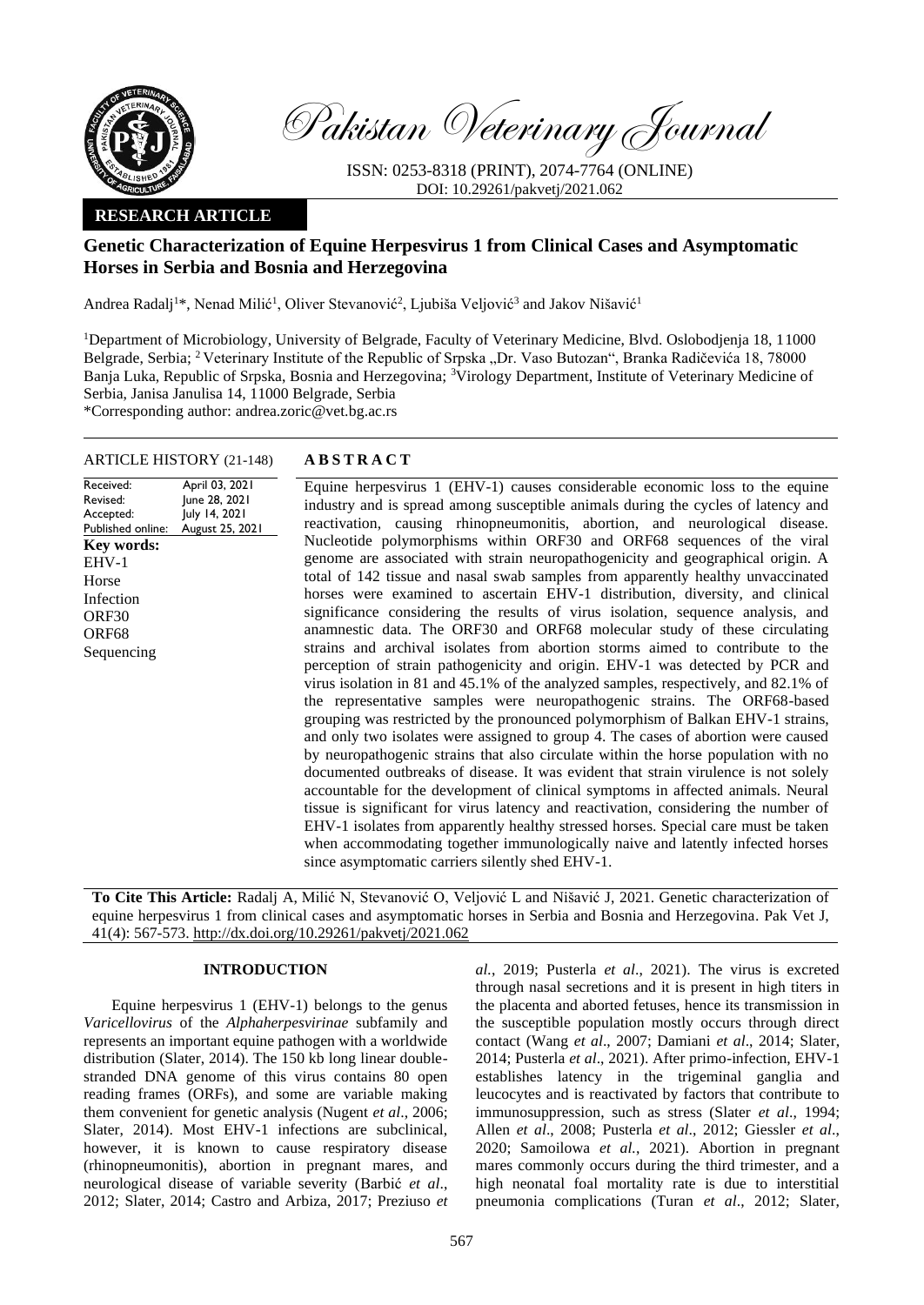2014; Stasiak *et al*., 2020). Neurological disease caused by EHV-1 is termed equine herpesvirus myeloencephalopathy (EHM) and is characterized by mild ataxia to complete paralysis depending on the diameter and localization of the affected area of the central nervous system (Lunn *et al*., 2009; Gryspeerdt *et al*., 2011; Barbić *et al*., 2012; Negusie *et al*., 2017; Pusterla *et al*., 2021). Highly virulent strains, such as Ab4, are endotheliotropic, establish high levels of cell-associated viremia, cause abortion and neurological disease, while others, like V592, are less virulent and are not connected to severe clinical outcomes (Nugent *et al*., 2006; Goodman *et al*., 2007). Genome sequencing is applied for the analysis of EHV-1 genetic mutations and global tracking of the spread of various strains (Nugent *et al*., 2006; Milić *et al*., 2017; Kang *et al*., 2021; Pusterla *et al*., 2021). A difference between the sequences of Ab4 and V592 represented by a single nucleotide polymorphism (SNP) was detected within the ORF30 region that is widely used as a molecular marker for neuropathogenicity (Nugent *et al*., 2006; Garvey *et* al., 2019; Kang *et al*., 2021). The nucleotide substitution of adenine (A) with guanine (G) on position 2254 ( $A_{2254}$  to  $G_{2254}$ ) leads to the substitution of amino acids (asparagine - N to aspartic acid - D) at position 752 as the probable cause of altered function of EHV-1 DNA polymerase and heightened levels of cellassociated viremia due to more efficient viral replication within leucocytes (Nugent *et al*., 2006; Goodman *et al*., 2007; Giessler *et al*., 2020; Samoilowa *et al.*, 2021). Particular genetic polymorphism of up to 2% amongst EHV-1 strains was discovered within the ORF68 region that has been used as an epidemiological marker for the creation of several geographic groups (Nugent *et al*., 2006; Malik et al., 2012; Stasiak *et al*., 2017; Matczuk *et al*., 2018; Stasiak *et al.*, 2020; Kang *et al*., 2021).

The first isolation of EHV-1 in former Yugoslavia (on the territory of Serbia) was carried out at the Faculty of Veterinary Medicine, the University of Belgrade from the samples of aborted fetuses (liver, spleen, lungs, placenta, and amniotic fluid) after abortion storms that occurred at the "Ljubičevo" stud farm during the 1980s. These EHV-1 isolates are kept at the Laboratory for Virology at the Department for Microbiology. Since genotyping studies concerning the ORF30 and ORF68 genes have never been performed in this region, this study aimed to analyze these archival EHV-1 isolates and samples originating from clinically healthy unvaccinated animals to determine the diversity and clinical implications of the circulating EHV-1 strains.

## **MATERIALS AND METHODS**

**Samples:** Samples originated from clinically healthy unvaccinated horses and included 100 tissue samples (submandibular lymph nodes, spleen, medulla, and spinal cord) collected from 25 abattoir horses (four samples per horse) and 42 nasal swabs. Tissue samples were collected in Serbia from Lipizzaner or mixed breed horses reared on individual farms in various districts: South Bačka, Srem, Central Banat, Belgrade, Mačva, Braničevo, and Bor. Samples of nasal swabs originated from horses in the Republic of Srpska (Bosnia and Herzegovina) at a stud farm in the Municipality of Prnjavor. Swabs were taken from clinically healthy Lipizzaner horses except for one yearling with marked respiratory symptoms. The horses were located in three individual stables in different locations within the stud: two stables with 16 mares each and one stable with 10 stallions. The mares within each object were all in direct contact since the indoors were not separated by fences or boxes. Sample availability from unvaccinated animals was limited due to regular vaccination strategies on major studs and the diminishing number of horses held in the private sector combined with the owner's unwillingness to allow animal manipulation. Additionally, four lyophilized EHV-1 strains isolated in the 1980s during abortion storms in the "Ljubičevo" stud farm at the Braničevo District were subjected to testing.

The samples were homogenized in PBS, and after centrifuging (10 min at  $1,677 \times g$ ), the obtained supernatants were filtered prior to cell culture inoculation. The GeneJET Genomic DNA Purification Kit (Thermo Scientific, USA) was used for DNA extraction from the remaining cell debris.

**Virus isolation:** Virus isolation was carried out using rabbit kidney-13 cell line (RK-13) with uninoculated monolayers used as controls (Fig. 1). The EHV-1 positive control strain was delivered by The Scientific Veterinary Institute of Serbia.

**PCR:** Nested PCR was performed to confirm the presence of EHV-1 in inoculated cells with visible CPE, and to directly examine all tissue and nasal swab samples (Wang *et al*., 2007). Positive samples were analyzed using PCR for gene regions ORF30 and ORF68 (Nugent *et al*., 2006). A 466bp region of ORF30 was amplified as described by Goodman *et al*. (2007). Primers for the 645bp region of ORF68 described by Nugent *et al*. (2006) and PCR conditions by Negussie *et al*. (2017) were applied. After preliminary unsuccessful tests, a modified protocol was carried out: 95°C (3 min), 30 cycles at 94°C (30 s), 50°C (1 min),  $72^{\circ}$ C (1 min), and  $72^{\circ}$ C for 6 min. Equine herpesvirus 5 DNA (laboratory internal reference strain) represented a negative control, while the positive control used for virus isolation also served as a positive PCR control. In order to prepare the PCR products of the amplified ORF68 gene segment for sequencing, the obtained bands were excised from the agarose gel and purified using PureLink Quick Gel Extraction Kit (Invitrogen, United Kingdom).

**ORF30 and ORF68 sequence analysis and phylogeny:**  The samples were sent for sequencing to the Macrogen Europe Laboratory in Amsterdam (Netherlands). The sequences were aligned and analyzed with virus sequences from the GenBank database using BLAST tool (http://www.ncbi.nlm.nih.gov/BLAST). Selected ORF30 and ORF68 sequences were aligned and compared with reference virus sequences available in GenBank for the presence of SNPs using BioEdit 7.2.5. software. Evolutionary analyses were conducted using MEGA 7 software (Kumar *et al*., 2016). The phylogenetic tree of EHV-1 ORF68 sequences was constructed using the Neighbor-Joining method. The Kimura 2-parameter method (number of base substitutions per site) was used to estimate the evolutionary distances.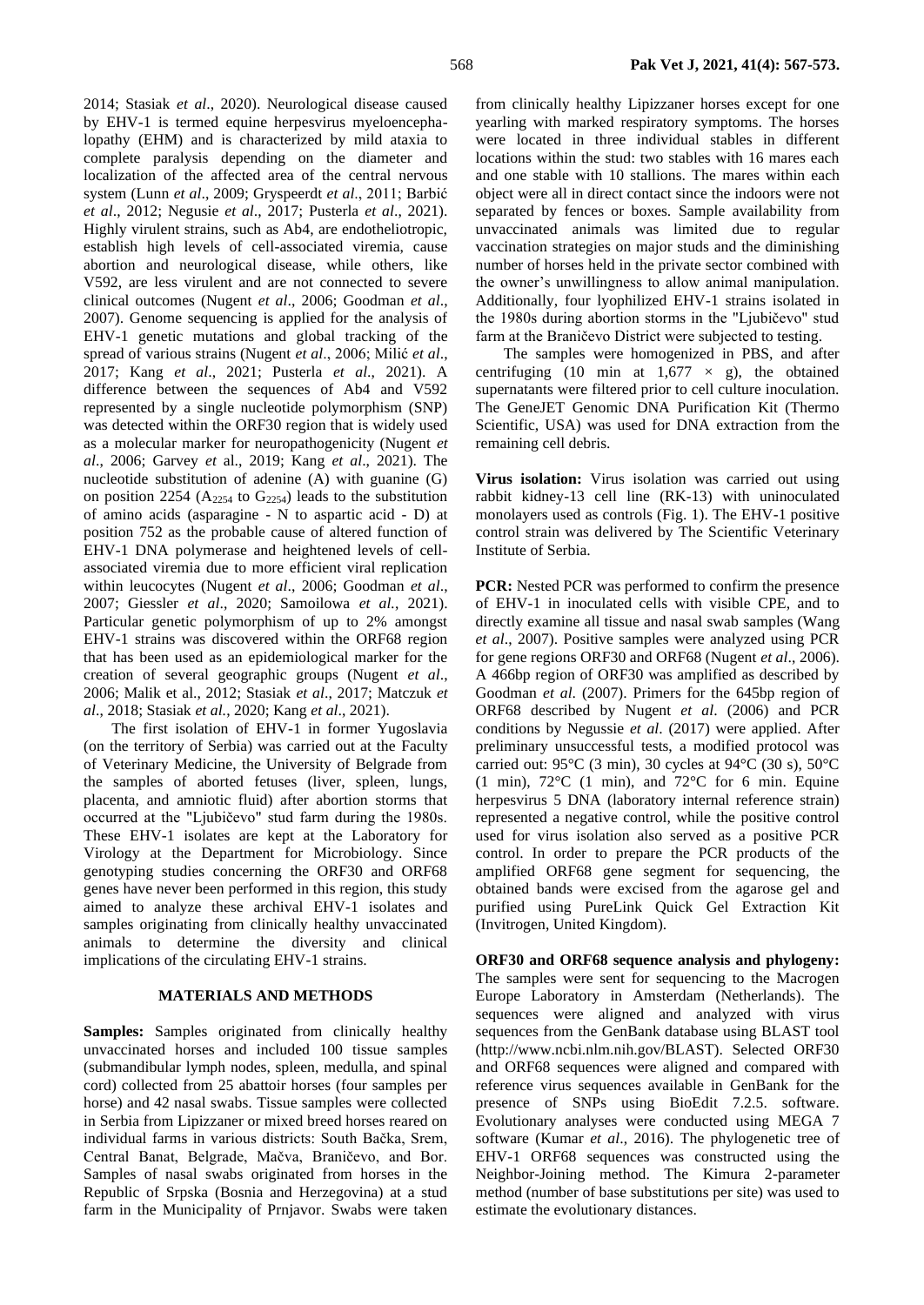#### **RESULTS**

**Virus isolation:** The presence of characteristic EHV-1 cytopathic effect (CPE) characterized by rounding and detachment of cells was observed in the RK-13 monolayer during the first passage of all 4 inoculated archival EHV-1 samples. During virus isolation, CPE was clear in 51 tissue samples and 19 examined nasal swab samples (Fig. 1).

**PCR:** The isolation of EHV-1 was confirmed by nested PCR in 47/51 inoculated tissue samples and 17/19 nasal swab samples (Fig. 2). Furthermore, 86/100 examined tissues and 29/42 nasal swab samples were PCR positive for EHV-1 (Table 1). The PCR positive tissue samples originated from 23/25 examined animals. Furthermore, EHV-1 was detected in nasal swabs from 15/16 and 14/16 mares held in two different stables, whilst the 10 stallions from the third stable were negative. All the positive samples of nasal swabs originated from clinically healthy animals, and one yearling with respiratory symptoms was declared negative for EHV-1.



**Fig. 1:** EHV-1 isolation in RK-13 cell line. (A) RK-13 negative control. (B) Cytopathic effect 48h post-inoculation of sample S19. (C) Cytopathic effect 72h post-inoculation of sample SC25. Arrows point to characteristic cell syncytia (1), cytoplasmic tails (2), and areas with detached cells (3).

**ORF30 and ORF68 sequence analysis:** Twenty-nine samples were selected for ORF30 gene segment sequencing: 23 tissue samples (one sample per positive animal), 4 archival EHV-1 isolates, and 2 isolates from nasal swabs (one representative from each stable with positive animals). The obtained sequences were aligned and compared with reference EHV-1  $G_{2254}$  and  $A_{2254}$ genotype sequences from GenBank: strain Ab4 (AY665713.1) and strain V592 (AY464052.1). Four archival EHV-1 strains, both isolates from nasal swabs, and 18 tissue samples belonged to the  $G<sub>2254</sub>$  genotype, as opposed to 4 tissue samples matching the  $A_{2254}$  genotype. One sequence was unsuitable for analysis, and other SNPs were absent in the analyzed sequences. In total, 82.1% of the representative samples corresponded to the ORF30  $G<sub>2254</sub>$  neuropathogenic genotype (Table 2). The analysis of anamnestic data showed no recent outbreaks of neurological disease and/or abortion in the population of animals where the nasal swabs were sampled. The obtained ORF30 sequences were submitted to GenBank (accession numbers: MW316760 - MW316787).

Fifteen sequences were suitable for partial ORF68 gene sequence analysis and originated from 10 tissue samples, 2 isolates from nasal swabs, and 3 archival isolates. The aligned sequences were compared with reference sequences of EHV-1 strains from the proposed geographic groups and unclassified strains. However, only two sequences were convenient for SNP determination in line with previous reports (Nugent *et al*., 2006; Malik *et al*., 2012; Stasiak *et al*., 2017; Matczuk *et al*., 2018). ORF68 sequences of the two archival EHV-1 isolates contained characteristic SNPs for group 4 (Fig. 3). Other obtained ORF68 sequences in this study could not be classified into any established group and were not further analyzed to get a clear presentation of the results (Table 2). The ORF68 sequences were submitted to GenBank (accession numbers MW316788 and MW316789).

All of the sequenced isolates and strains detected by PCR with relevant data are shown in Table 2.



**Fig. 2:** Nested PCR results confirming the presence of EHV-1 in examined samples (B, C, D, E). (A) negative sample. (+) positive control (199 bp). (-) negative control - EHV-5 (410 bp).

**Table 1:** Results of EHV-1 detection by virus isolation and PCR in the examined clinical samples

| Detection method | cc | <sup>d</sup> l N | fΜ | 8NS | <sup>-</sup> otal |
|------------------|----|------------------|----|-----|-------------------|
| aVI              |    |                  |    |     | 64(45.1%)         |
|                  |    |                  |    | 29  | ! 15(81%)         |

**<sup>a</sup>**VI (virus isolation); **<sup>b</sup>**PCR (polymerase chain reaction); **<sup>c</sup>**S (spleen); **<sup>d</sup>** LN (submandibular lymph node); <sup>e</sup> SC (spinal column); <sup>f</sup> M (medulla); <sup>g</sup> NS (nasal swab).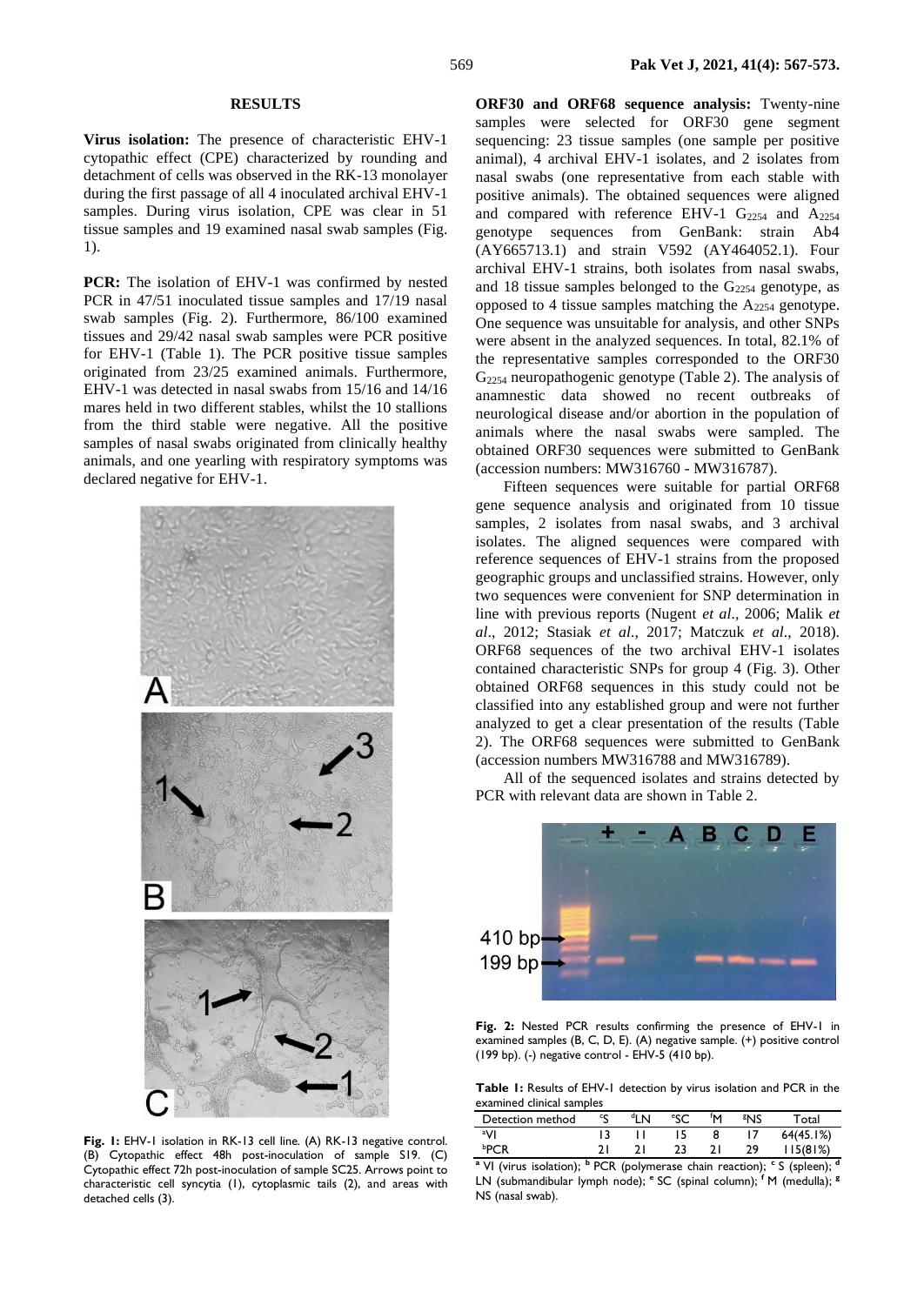|                                                                | 330                 | 340                                                                                                                                                                 | 420 | 430                                                                                                                                                                                                                                | 560                                     | ഞ                                                                                                                                                                                                                              | 630                                                                                                                                                                                                                                |
|----------------------------------------------------------------|---------------------|---------------------------------------------------------------------------------------------------------------------------------------------------------------------|-----|------------------------------------------------------------------------------------------------------------------------------------------------------------------------------------------------------------------------------------|-----------------------------------------|--------------------------------------------------------------------------------------------------------------------------------------------------------------------------------------------------------------------------------|------------------------------------------------------------------------------------------------------------------------------------------------------------------------------------------------------------------------------------|
|                                                                | Removement Research |                                                                                                                                                                     |     | $\sim$ 11 $\sim$ $\sim$ 1 $\sim$ $\sim$ 1 $\sim$ $\sim$ $\sim$ 1 $\sim$ 1 $\sim$ 1 $\sim$                                                                                                                                          |                                         | xxxx Laxxx1                                                                                                                                                                                                                    | $x x x x$                                                                                                                                                                                                                          |
| Group 1 Ab4 (AY665713.1)                                       |                     |                                                                                                                                                                     |     | TATAAC CATCTCAACTCCCGGT CCTAAACGAA AGAGCG                                                                                                                                                                                          |                                         | <b>GCGG GAATTC</b>                                                                                                                                                                                                             | ATTAGTTCGT                                                                                                                                                                                                                         |
| Group 1 GB80 1 2 (DQ172353.1)                                  | .                   |                                                                                                                                                                     |     |                                                                                                                                                                                                                                    | .                                       | a concert                                                                                                                                                                                                                      |                                                                                                                                                                                                                                    |
| Group 2 US79 1 1 (DQ172394.1)                                  |                     |                                                                                                                                                                     |     | $\sim$ . The contract of the second contract of the second contract of the second contract of the second contract of the second contract of the second contract of the second contract of the second contract of the second con    | 100010102010101                         | on accordance of a control T.                                                                                                                                                                                                  | records the car has been are an any                                                                                                                                                                                                |
| Group 2 US89 1 1 (DQ172408.1)                                  |                     | $\frac{1}{2}$ and $\frac{1}{2}$ and $\frac{1}{2}$ and $\frac{1}{2}$ and $\frac{1}{2}$ . The set of $\frac{1}{2}$ and $\frac{1}{2}$ and $\frac{1}{2}$                |     |                                                                                                                                                                                                                                    | .                                       |                                                                                                                                                                                                                                |                                                                                                                                                                                                                                    |
| Group 3 NL99-1-2 (DQ172372.1)                                  |                     | 1945 1956 - VR RANG S VR FILMON CO - CONDINING CO                                                                                                                   |     |                                                                                                                                                                                                                                    | .                                       |                                                                                                                                                                                                                                |                                                                                                                                                                                                                                    |
| Group 3 GB01 1 1 (DQ172334.1)                                  |                     |                                                                                                                                                                     |     |                                                                                                                                                                                                                                    | management and con-                     |                                                                                                                                                                                                                                |                                                                                                                                                                                                                                    |
| Group 4 DE12 1 1 (KJ513013.1)<br>Group 4 FR00 1 1 (DQ172326.1) |                     | and the second contract of the second second contract of the second second second<br>ו מנוס מומות ומנוס ביטורים מנוס מומות המודים מומות המודים מנוס ביטורים מנוס מו |     |                                                                                                                                                                                                                                    |                                         |                                                                                                                                                                                                                                |                                                                                                                                                                                                                                    |
| Group 5 US01 2 1 (DQ172376.1)                                  |                     |                                                                                                                                                                     |     | a componente de la componente de la componente de la componente de la componente de la componente de la compon                                                                                                                     | .                                       |                                                                                                                                                                                                                                |                                                                                                                                                                                                                                    |
| Group 5 US03 6 2 (DQ172385.1)                                  |                     | contra a se o como estado entre contra a el seu o como estado de como estado entre entre entre el se                                                                |     |                                                                                                                                                                                                                                    | .<br>Individual and and and and and     | www.com communications and communications of the communication of the communication of the communication of the communication of the communication of the communication of the communication of the communication of the commu |                                                                                                                                                                                                                                    |
|                                                                |                     |                                                                                                                                                                     |     |                                                                                                                                                                                                                                    | sense or reliance and                   |                                                                                                                                                                                                                                |                                                                                                                                                                                                                                    |
|                                                                |                     |                                                                                                                                                                     |     |                                                                                                                                                                                                                                    | .                                       |                                                                                                                                                                                                                                |                                                                                                                                                                                                                                    |
| Group 7 78 01 (HQ654054.1)                                     |                     |                                                                                                                                                                     |     |                                                                                                                                                                                                                                    | and a series                            |                                                                                                                                                                                                                                | an arrivance of the second control control of the arrivance of the control                                                                                                                                                         |
| Group 8 97 03 (HQ654075.1)                                     |                     |                                                                                                                                                                     |     |                                                                                                                                                                                                                                    |                                         |                                                                                                                                                                                                                                |                                                                                                                                                                                                                                    |
| Group 9 83 01 (HQ654060.1)                                     |                     | and any property and any control of the set                                                                                                                         |     | . <b>. C</b>                                                                                                                                                                                                                       | .                                       |                                                                                                                                                                                                                                |                                                                                                                                                                                                                                    |
| Group 10 04 04 (HQ654069.1)                                    |                     |                                                                                                                                                                     |     |                                                                                                                                                                                                                                    | . A                                     |                                                                                                                                                                                                                                | TTTT SYNNER NORD SYNTEE                                                                                                                                                                                                            |
|                                                                |                     |                                                                                                                                                                     |     |                                                                                                                                                                                                                                    |                                         |                                                                                                                                                                                                                                |                                                                                                                                                                                                                                    |
|                                                                |                     |                                                                                                                                                                     |     |                                                                                                                                                                                                                                    | .                                       |                                                                                                                                                                                                                                | . There are a real measure and any                                                                                                                                                                                                 |
|                                                                |                     |                                                                                                                                                                     |     |                                                                                                                                                                                                                                    | 2012/01/03 01:05                        |                                                                                                                                                                                                                                |                                                                                                                                                                                                                                    |
| Unclass. 97 05 (MH329914.1)                                    |                     | <sup>5</sup> ana a a s-s se serena a a a <b>l</b> e recenta - c'este recenta a                                                                                      |     |                                                                                                                                                                                                                                    | .                                       | . T                                                                                                                                                                                                                            |                                                                                                                                                                                                                                    |
| Unclass. 93 04 (MH329905.1)                                    |                     |                                                                                                                                                                     |     |                                                                                                                                                                                                                                    | .                                       | . 0                                                                                                                                                                                                                            |                                                                                                                                                                                                                                    |
| Unclass. 99 02 (MH329917.1)                                    |                     |                                                                                                                                                                     |     |                                                                                                                                                                                                                                    |                                         |                                                                                                                                                                                                                                | $\sqrt{T}$ , and a set of a set of the set of a set of a set of a                                                                                                                                                                  |
|                                                                |                     |                                                                                                                                                                     |     |                                                                                                                                                                                                                                    | .                                       |                                                                                                                                                                                                                                |                                                                                                                                                                                                                                    |
|                                                                |                     |                                                                                                                                                                     |     |                                                                                                                                                                                                                                    | and the state of the                    |                                                                                                                                                                                                                                |                                                                                                                                                                                                                                    |
| EHV1 A168 (MW316788)                                           |                     |                                                                                                                                                                     |     |                                                                                                                                                                                                                                    |                                         |                                                                                                                                                                                                                                |                                                                                                                                                                                                                                    |
| EHV1_A468 (MW316789)                                           |                     |                                                                                                                                                                     |     | <b>CONSIDERED</b> IN THE CONSIDERED PROPERTY AND RESIDENCE IN A REPORT OF THE CONSIDERED PROPERTY AND RELEASED FOR A REPORT OF THE CONSIDERED PROPERTY AND RELEASED FOR A REPORT OF THE CONSIDERED PROPERTY AND RELEASED FOR A REP |                                         |                                                                                                                                                                                                                                |                                                                                                                                                                                                                                    |
|                                                                |                     |                                                                                                                                                                     |     |                                                                                                                                                                                                                                    |                                         |                                                                                                                                                                                                                                |                                                                                                                                                                                                                                    |
|                                                                | 710                 |                                                                                                                                                                     | 720 | 730                                                                                                                                                                                                                                | 740                                     | 750                                                                                                                                                                                                                            | 760                                                                                                                                                                                                                                |
|                                                                | 2.12222211          |                                                                                                                                                                     |     |                                                                                                                                                                                                                                    |                                         |                                                                                                                                                                                                                                | representations of contract the contract of contract of the contract to the contract of                                                                                                                                            |
| Group 1 Ab4 (AY665713.1)                                       | GGCCGCT             |                                                                                                                                                                     |     |                                                                                                                                                                                                                                    |                                         |                                                                                                                                                                                                                                | GCCG CGGCGG CGGCCGTCGG AGGGGGGGGA TGCGCGCCCC GAGG CGGCGC                                                                                                                                                                           |
| Group 1 GB80 1 2 (DQ172353.1)                                  |                     |                                                                                                                                                                     |     | <b>TTO ASSESSMENT VALUE AND T</b>                                                                                                                                                                                                  |                                         |                                                                                                                                                                                                                                |                                                                                                                                                                                                                                    |
| Group 2 US79 1 1 (DQ172394.1)                                  |                     | at a produced a line of a microscope of or an                                                                                                                       |     | .                                                                                                                                                                                                                                  | $x - 1 = 0$ . $x - 1 = 0$ . $x - 1 = 0$ |                                                                                                                                                                                                                                |                                                                                                                                                                                                                                    |
| Group 2 US89 1 1 (DQ172408.1)                                  |                     |                                                                                                                                                                     |     |                                                                                                                                                                                                                                    |                                         |                                                                                                                                                                                                                                |                                                                                                                                                                                                                                    |
| Group 3 NL99 1 2 (DQ172372.1)<br>Group 3 GB01 1 1 (DQ172334.1) |                     |                                                                                                                                                                     |     |                                                                                                                                                                                                                                    |                                         |                                                                                                                                                                                                                                | економия село в полнят «Шкото е спомогласт се сможната 8 мг на сможната се стопата на верхните на селото и п<br>remains response to the property of the company of the company of the company of the company of the company of the |
| Group 4 DE12 <sup>-1-1</sup> (KJ513013.1)                      | 20000000            |                                                                                                                                                                     |     |                                                                                                                                                                                                                                    |                                         |                                                                                                                                                                                                                                | veze ana dia 1920 metatra 1930 a 1930 metatra 1930 a 2010 a 2020 a 2030 metatra 1930                                                                                                                                               |
| Group 4 FR00 1 1 (DQ172326.1)                                  |                     |                                                                                                                                                                     |     |                                                                                                                                                                                                                                    |                                         |                                                                                                                                                                                                                                |                                                                                                                                                                                                                                    |
| Group 5 US01 2 1 (DQ172376.1                                   | . G                 |                                                                                                                                                                     |     |                                                                                                                                                                                                                                    |                                         |                                                                                                                                                                                                                                | <b>I.A.</b> Samuel Communication of the Communication of the Communication of the Communication                                                                                                                                    |
| Group 5 US03 6 2 (DQ172385.1                                   | $$ G                |                                                                                                                                                                     |     | Avanciers recommended comments a comments of a comments of a                                                                                                                                                                       |                                         |                                                                                                                                                                                                                                |                                                                                                                                                                                                                                    |
| Group 6 GB85 1 1 (DQ172359.1)                                  | 222333              |                                                                                                                                                                     |     |                                                                                                                                                                                                                                    |                                         |                                                                                                                                                                                                                                |                                                                                                                                                                                                                                    |
| Group 6 GB01 2 1 (DQ172335.1)                                  | an an amazon of the |                                                                                                                                                                     |     |                                                                                                                                                                                                                                    |                                         |                                                                                                                                                                                                                                |                                                                                                                                                                                                                                    |
| Group 7 78 01 (HQ654054.1)                                     |                     |                                                                                                                                                                     |     |                                                                                                                                                                                                                                    |                                         |                                                                                                                                                                                                                                |                                                                                                                                                                                                                                    |
| Group 8 97 03 (HQ654075.1)                                     |                     |                                                                                                                                                                     |     |                                                                                                                                                                                                                                    |                                         |                                                                                                                                                                                                                                | The procession of a reflex to the the process customers of a ratio                                                                                                                                                                 |
| Group 9 83 01 (HQ654060.1)                                     | G                   |                                                                                                                                                                     |     |                                                                                                                                                                                                                                    |                                         |                                                                                                                                                                                                                                | viAs randas - responsa es - responsa - responsa es - responsa - responsa ex                                                                                                                                                        |
| Group 10 04 04 (HQ654069.1)                                    | $\ldots$ G          |                                                                                                                                                                     |     |                                                                                                                                                                                                                                    |                                         |                                                                                                                                                                                                                                |                                                                                                                                                                                                                                    |
| Unclass, PL 1999 II (KY201136.1)                               | an announcement     |                                                                                                                                                                     |     | , a consequence of the consequence of the consequence of $\sim$ . The consequence of $\Gamma$                                                                                                                                      |                                         |                                                                                                                                                                                                                                | come or or or                                                                                                                                                                                                                      |
| Unclass. PL 2001 1 (KY201137.1)                                |                     |                                                                                                                                                                     |     |                                                                                                                                                                                                                                    |                                         |                                                                                                                                                                                                                                |                                                                                                                                                                                                                                    |
| Unclass. 97 05 (MH329914.1)                                    | 1.1.1.11            |                                                                                                                                                                     |     |                                                                                                                                                                                                                                    |                                         |                                                                                                                                                                                                                                | T.                                                                                                                                                                                                                                 |
| Unclass. 93 04 (MH329905.1)                                    |                     | <b>ALCOHOL: A REAL PROPERTY AND A</b>                                                                                                                               |     | $\sim$ . The contribution of the contribution of the contribution of the contribution of the contribution of the contribution of the contribution of the contribution of the contribution of the contribution of the contributi    |                                         |                                                                                                                                                                                                                                |                                                                                                                                                                                                                                    |
| Unclass. 99 02 (MH329917.1)                                    |                     |                                                                                                                                                                     |     |                                                                                                                                                                                                                                    |                                         |                                                                                                                                                                                                                                | .                                                                                                                                                                                                                                  |
|                                                                |                     |                                                                                                                                                                     |     |                                                                                                                                                                                                                                    |                                         | the complete of the State of the complete state of the complete state of the complete state of the complete state of the complete state of the complete state of the complete state of the complete state of the complete stat |                                                                                                                                                                                                                                    |
|                                                                |                     |                                                                                                                                                                     |     | G                                                                                                                                                                                                                                  |                                         |                                                                                                                                                                                                                                |                                                                                                                                                                                                                                    |
| EHV1 A168 (MW316788)<br>EHV1 A468 (MW316789)                   |                     |                                                                                                                                                                     |     |                                                                                                                                                                                                                                    |                                         |                                                                                                                                                                                                                                | remote a response a comparativa de la comparación de la comparación de la comparación de la comparación de la                                                                                                                      |

**Fig. 3:** ORF68 gene sequence alignment of Serbian EHV-1 isolates with representative strains of proposed groups and unclassified strains. Identical nucleotides are marked by dots. Nucleotide positions characteristic for ORF68 groups are highlighted.

**Table 2:** Characteristics of the sequenced EHV-1 strains.

| Name                           | Origin          | Isolate | Location                        | Clinical disease             | ORF30 based grouping | ORF68 based grouping |
|--------------------------------|-----------------|---------|---------------------------------|------------------------------|----------------------|----------------------|
| EHVI AI                        | archival strain | yes     | 44.59 N 21.14 E                 | abortion                     | G <sub>2254</sub>    | group 4              |
| EHVI A2                        | archival strain | yes     | 44.59 N 21.14 E                 | abortion                     | G <sub>2254</sub>    | b <sub>us</sub>      |
| EHVI A3                        | archival strain | yes     | 44.59 N 21.14 E                 | abortion                     | G <sub>2254</sub>    | $c$ uc               |
| EHVI A4                        | archival strain | yes     | 44.59 N 21.14 E                 | abortion                     | $G_{2254}$           | group 4              |
| EHVI NS4                       | nasal swab      | yes     | 44.85 N 17.69 E                 | none                         | $G_{2254}$           | $c$ uc               |
| EHVI NS18                      | nasal swab      | yes     | 44.85 N 17.69 E                 | none                         | G <sub>2254</sub>    | $c$ uc               |
| EHVI SCI                       | spinal column   | yes     | 45.2 N 20.4 E                   | none                         | G <sub>2254</sub>    | b <sub>us</sub>      |
| EHVI M2                        | medulla         | no      | 45.2 N 20.4 E                   | none                         | $G_{2254}$           | $c$ uc               |
| EHVI M3                        | medulla         | yes     | 45.2 N 20.4 E                   | none                         | $G_{2254}$           | $c$ uc               |
| EHVI SC4                       | spinal column   | yes     | 44.23N 22.51E                   | none                         | G <sub>2254</sub>    | b <sub>us</sub>      |
| EHVI_SC5                       | spinal column   | yes     | 44.23N 22.51E                   | none                         | G <sub>2254</sub>    | <sup>b</sup> us      |
| EHVI LN6                       | ªLN             | no      | 44.23N 22.51E                   | none                         | A <sub>2254</sub>    | $c$ uc               |
| EHVI SC7                       | spinal column   | yes     | 45.22 N 20.23 E                 | none                         | $G_{2254}$           | $c$ uc               |
| EHVI LN8                       | ªLN             | no      | 45.22 N 20.23 E                 | none                         | G <sub>2254</sub>    | b <sub>us</sub>      |
| EHVI SCII                      | spinal column   | no      | 45.02 N 19.81 E                 | none                         | us                   | b <sub>us</sub>      |
| EHVI SI2                       | spleen          | yes     | 45.02 N 19.81 E                 | none                         | G <sub>2254</sub>    | b <sub>us</sub>      |
| EHVI SI3                       | spleen          | no      | 45.02 N 19.81 E                 | none                         | $A_{2254}$           | $c_{\mathsf{UC}}$    |
| EHVI MI4                       | medulla         | no      | 45.02 N 19.81 E                 | none                         | G <sub>2254</sub>    | b <sub>us</sub>      |
| EHVI SCI5                      | spinal column   | yes     | 45.02 N 19.81 E                 | none                         | G <sub>2254</sub>    | b <sub>us</sub>      |
| EHVI MI6                       | medulla         | yes     | 45.02 N 19.81 E                 | none                         | $A_{2254}$           | b <sub>us</sub>      |
| EHVI MI7                       | medulla         | yes     | 44.49 N 20.27 E                 | none                         | $G_{2254}$           | b <sub>us</sub>      |
| EHVI MI8                       | medulla         | yes     | 44.49 N 20.27 E                 | none                         | G <sub>2254</sub>    | $c$ uc               |
| EHVI SI9                       | spleen          | yes     | 44.53 N 19.23 E                 | none                         | A <sub>2254</sub>    | $c$ uc               |
| EHVI SC20                      | spinal column   | yes     | 44.53 N 19.23 E                 | none                         | $G_{2254}$           | b <sub>us</sub>      |
| EHVI M21                       | medulla         | yes     | 44.53 N 19.23 E                 | none                         | $G_{2254}$           | $c$ uc               |
| EHVI SC22                      | spinal column   | no      | 44.37 N 20.26 E                 | none                         | G <sub>2254</sub>    | $c$ uc               |
| EHVI M23                       | medulla         | yes     | 44.37 N 20.26 E                 | none                         | G <sub>2254</sub>    | <sup>b</sup> us      |
| EHVI LN24                      | <sup>a</sup> LN | yes     | 44.37 N 20.26 E                 | none                         | G <sub>2254</sub>    | $c$ uc               |
| EHVI SC25<br>.<br>$\mathbf{r}$ | spinal column   | yes     | 44.61 N 21.22 E<br>$\mathbf{1}$ | none<br>$\sim$ $\sim$ $\sim$ | $G_{2254}$           | b <sub>us</sub>      |

<sup>a</sup> LN (submandibular lymph node); <sup>b</sup> us (unsuitable sample); <sup>c</sup> uc (unclassifiable).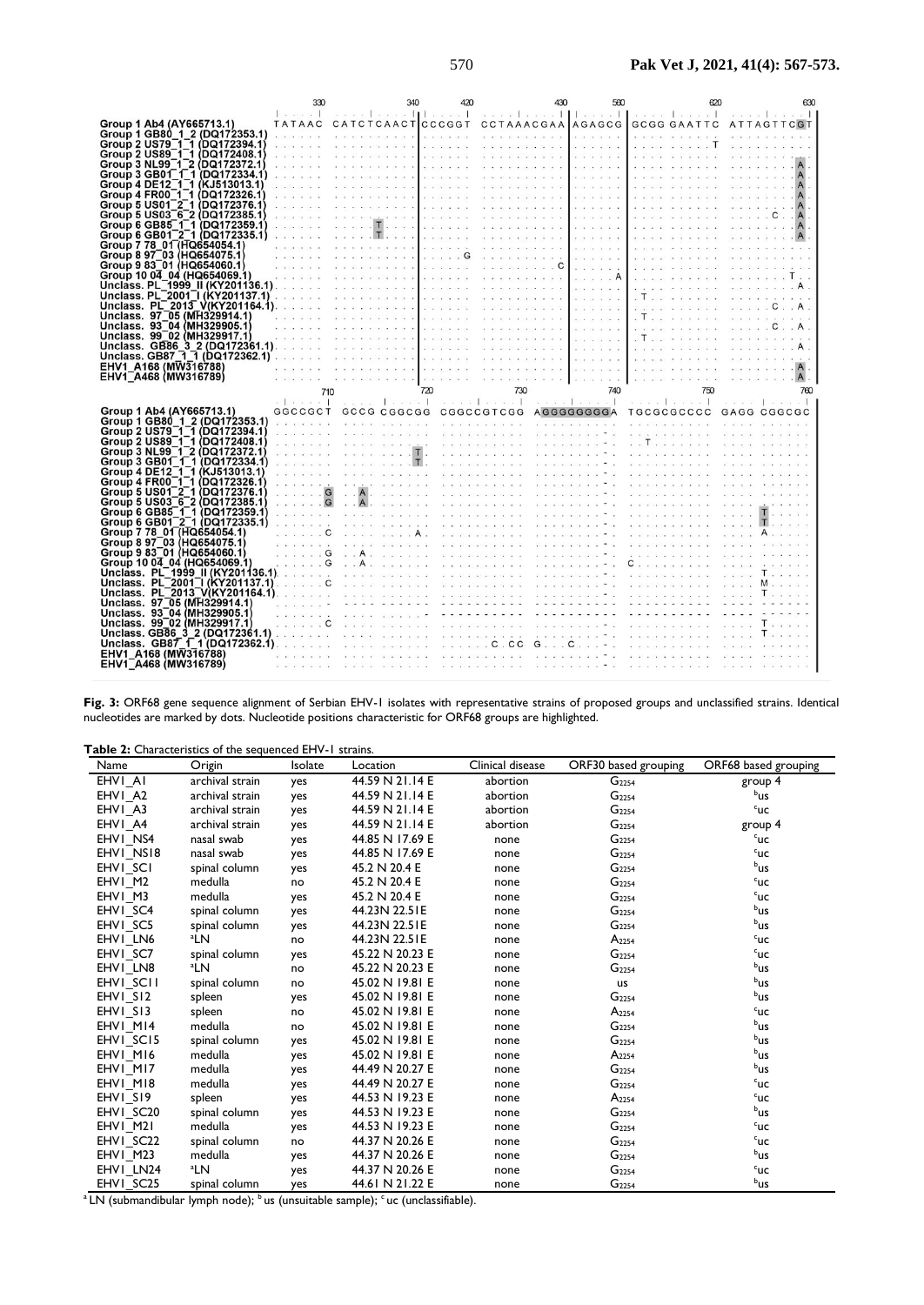

**Fig. 4:** Phylogenetic tree constructed from the ORF68 sequences of 2 Serbian EHV-1 isolates (marked with  $\blacklozenge$ ) and the strain representatives of the 10 proposed geographic groups.

**Phylogenetic analysis:** A phylogenetic tree was constructed based on the obtained partial ORF68 sequences from the two archival EHV-1 isolates from Serbia and the strain representatives of the 10 proposed geographic groups: group 1 (reference Ab4 strain; GB80\_1\_2, United Kingdom), group 2 (US79\_1\_1 and US89\_1\_1, United States), group 3 (GB01\_1\_1, United Kingdom; NL99\_1\_2, Netherlands), group 4 (DE12\_1\_1, Germany; FR00\_1\_1, France), group 5 (US01\_2\_1 and US03\_6\_2, United States), group 6 (GB85\_1\_1 and GB01\_2\_1, United Kingdom), group 7 (78\_01, Hungary), group 8 (97\_03, Hungary), group 9 (83\_01, Hungary), and group 10 (04\_04, Hungary). The analysis of the phylogenetic tree confirmed the classification of Serbian EHV-1 isolates based on the marker SNPs (Fig. 4).

### **DISCUSSION**

According to the present study, the majority of analyzed EHV-1 sequences (82.1%) were marked as G2254, indicative of their distribution in Serbia and the Republic of Srpska (Bosnia and Herzegovina). Many studies have examined the presence of EHV-1 strains with neuropathogenic potential in the equine population for a long time, and some even show the rising prevalence of these strains globally (Allen *et al*., 2008; Gryspeerdt *et al*., 2011; Castro and Arbiza, 2017; Negussie *et al*., 2017; Preziuso *et al*., 2019). The strong correlation of EHM outbreaks and the mentioned EHV-1 strains was frequently demonstrated (Perkins *et al*., 2009; Gryspeerdt *et al*., 2011; Barbić *et al*., 2012; Negussie *et al*., 2017; Garvey *et al*., 2019). Moreover, Goodman *et al*. (2007) presented evidence supporting the assumption of their raised neuropathogenicity. Nevertheless, most of the G<sub>2254</sub> strains in our examination were detected in clinically healthy animals. The representative EHV-1 isolates originating from nasal swabs from each of the two stables containing EHV-1 positive mares in this study both harbored the neuropathogenic genetic marker. Anamnestic data show that no cases of neurological disease and/or

abortion have been reported in the examined horse population in the recent period. This supports the hypothesis that the risk factors for EHM development do not depend solely on the virulence of the virus and represent a combination of other host and environmental factors (Lunn *et al*., 2009; Garvey *et al*., 2019; Kang *et al*., 2021). The clinical expression of EHV-1 related disease often remains subclinical and our results demonstrate that this occurrence is not necessarily dependent on the strain involved. There is a possibility that this population of horses is immunologically adapted to infection with equine herpesvirus 1, i.e. that there is a satisfactory level of specific immunity to  $G_{2254}$  strains of the virus that are circulating. Interestingly, the recent detection of strains carrying a new genotype  $C_{2254}$ potentially associated with neurological signs, adds up to the complexity of the viral genotype connection with pathogenicity (Sutton *et al*., 2020; Pusterla *et al*., 2021).

The high prevalence of  $G_{2254}$  strains in tissue samples from EHV-1 positive horses described in the literature has been observed in our study (Allen *et al*., 2008; Castro and Arbiza, 2017). These horses were all unvaccinated, clinically healthy, and held in the private sector mostly as working animals. We most commonly detected EHV-1 in the examined tissues by nested PCR, and virus isolation was successful in a smaller number of samples, indicating the existence of low-level or latent EHV-1 infections in the horse population in Serbia. The EHV-1 positive tissues detected in this examination are in line with the findings of other relevant authors who demonstrated its tropism for both lymphoid and neural tissue (Pusterla et al., 2012; Giessler *et al*., 2020; Samoilowa *et al*., 2021). Most of the neuropathogenic EHV-1 isolates in our study were detected in the neural tissue that represents a common latency site for this virus, wherefrom it is seldom isolated (Slater *et al*., 1994; Giessler *et al*., 2020; Samoilowa *et al*., 2021). However, Pusterla *et al*. (2012) specify that latent non-neurotropic strains are more prevalent in the neural tissue of horses, further associating it with the rare occurrence of equine herpes myeloencephalopathy. Other authors underline the importance of the rising prevalence of these latent  $G<sub>2254</sub>$ strains as an emerging threat (Allen *et al*., 2008). Nevertheless, the previously reported importance of neural tissue as a site for both latency and reactivation of this virus is also confirmed by our successful isolation of EHV-1 (Slater *et al*., 1994; Giessler *et al*., 2020; Samoilowa *et al*., 2021). The active replication of EHV-1 might be a result of stress during transport to the abattoir and subsequent treatment, whilst the absence of clinical symptoms in these animals raises the question of the potential of stressed asymptomatic carriers as silent shedders of G<sub>2254</sub> strains.

Our results confirm that the epizootic abortions during the 1980s at the "Ljubičevo" stud farm were caused by the G<sup>2254</sup> EHV-1 strains. Similarly, Damiani *et al*. (2014) described abortion cases in a stable in Germany and showed that isolated strains belonged to the neuropathogenic genotype of EHV-1. A considerable connection was recently found between the  $G<sub>2254</sub>$ genotype viruses, multiple abortions, and the occurrence of neurological symptoms (Garvey *et al*., 2019). Studies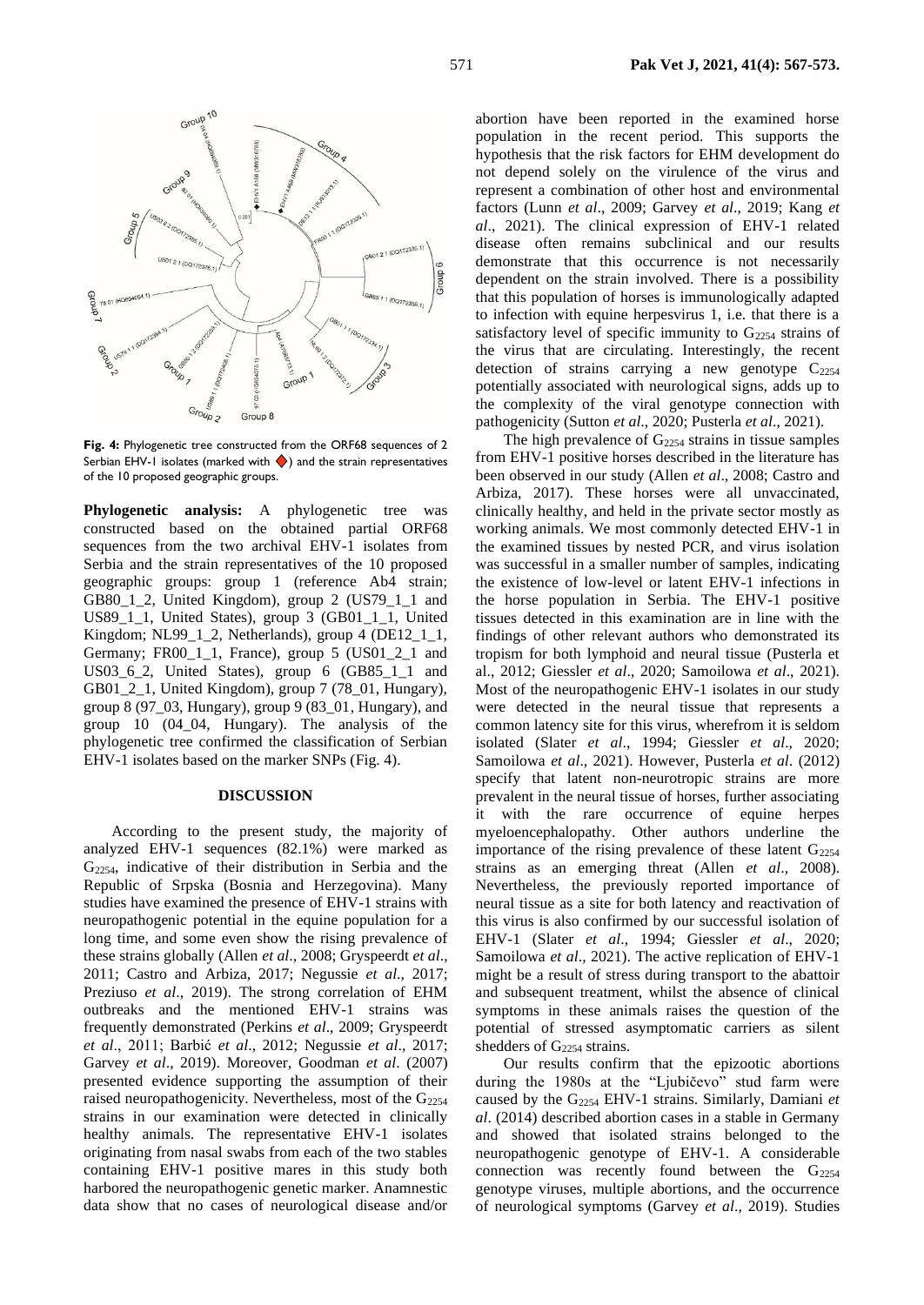performed in Italy confirmed a high prevalence of  $G_{2254}$ strains in outbreaks involving abortion, further hypothesizing that this variant may be more distributed in this country as opposed to some others (Preziuso *et al*., 2019). Contrarily, results from some other studies concerning the investigation of the etiology of abortion outbreaks found little or no correlation with neuropathogenic strains of EHV-1 (Perkins *et al*., 2009; Turan *et al*., 2012; Stasiak *et al*., 2017; Matczuk *et al*., 2018; Stasiak *et al*., 2020). Sutton *et al*. (2019) suggest that the "neuropathogenic/non-neuropathogenic" classification is not consistent and further demonstrate a strong connection of EHV-1 A<sup>2254</sup> genotype and abortion cases. Fritsche and Borchers (2011) examined the prevalence of G<sup>2254</sup> strains among isolates from equine abortions in Germany, as well as among archived isolates collected in the period from 1987 to 2009. In contrast to our results, only 10.6% of EHV-1 isolates possessed a neuropathogenic genetic marker.

The analysis of the ORF68 gene fragment yielded only two sequences suitable for SNP analysis according to prior studies (Nugent *et al*. 2006; Malik *et al*., 2012; Stasiak *et al*., 2017; Matczuk *et al*., 2018). The ORF68 sequences of two isolates from abortion cases were characterized by SNPs typical for the fourth geographical group of EHV-1 (presence of A instead of G at position 629), consisting mostly of European strains. Damiani et al. (2014) also reported comparable results during their investigation of abortion outbreaks in Germany. Moreover, a study conducted by Negussie *et al*. (2017) showed that EHV-1 isolates from Ethiopia were also categorized to group 4. Our results indicate that ORF68 does not represent a suitable molecular marker for the analysis of EHV-1 strains from this study. Also, the primers reported by Nugent *et al*. (2006) are probably not specific enough to properly bind to the genetic segment of the ORF68 gene of domestic EHV-1 strains due to its pronounced polymorphism. Malik *et al*. (2012) classified Hungarian EHV-1 isolates from abortion cases in the period from 1977 to 2008 into several geographical groups, with only 23 of the 35 examined isolates belonging to the groups previously described by Nugent *et al*. (2006). Single nucleotide polymorphisms in the sequences of the remaining 12 isolates conditioned the creation of 4 additional geographical groups. As observed in our examination, these data show that EHV-1 strains from this part of Europe demonstrate specific polymorphism, which would induce the creation of numerous groups, thus questioning the purpose of this division. According to Malik *et al*. (2012), the EHV-1 strains from group 7 were introduced from Serbia during the transport of horses to Germany via Hungary, however, no viruses from this group were detected in our study. Similar results for Eastern European strains were reported by Stasiak *et al*. (2017, 2020), who characterized EHV-1 isolates originating from cases of abortion dating from 1999 to 2017. Most of the examined sequences were not classified in any of the groups according to Nugent *et al*. (2006), whereas the remaining sequences were assorted in groups 3 and 4. The authors further concluded that ORF68 is not a reliable molecular marker for conducting epizootiological studies of infections caused by EHV-1. Moreover, most EHV-1 strains (76.9%) isolated from

equine abortions in Poland from 1993 to 2017 were also unclassifiable, and the rest belonged to groups 2 and 4 (Matczuk *et al*., 2018). Similar to our study, Preziuso *et al*. (2019) reported failed tests using previously reported ORF68 primers for the analysis of 20 archival EHV-1 strains from abortion cases in Italy. The authors designed new primers, and a total of 7 sequences were appropriate for examination showing that none could be classified using the proposed grouping system. Furthermore, EHV-1 strains from a recent Korean study also remained unclassified regarding the ORF68 gene polymorphism (Kang *et al*., 2021). A recent examination demonstrated that EHV-1 strains from Ireland were not geographically limited underlining the ORF68 is not an applicable genetic marker and proposed multi-locus analysis as an improved approach to EHV-1 strain typing (Garvey *et al*., 2019; Kang *et al*., 2021).

**Conclusions:** The presented results contribute to the knowledge of the distribution, diversity, and clinical implications of EHV-1 strains circulating in the equine population in the region of Serbia and Bosnia and Herzegovina. The designation of an EHV-1 strain as neuropathogenic is not sufficient in terms of determining its significance in a clinical sense, and other factors such as host immunity and infection form should also be taken into account. Asymptomatic horses shed the virus and are a potential source of EHV-1 for other horses, which requires proper control strategies. EHV-1 exhibits tropism towards lymphoid and neural tissues of horses, and the significance of neural tissue in the cycles of virus reactivation is also demonstrated. The ORF68-based strain analysis is not applicable for the examined Balkan strains owing to their polymorphism, and more specific primers should be designed for such studies.

**Acknowledgements:** The study was supported by the Ministry of Education, Science and Technological Development of the Republic of Serbia (Contract number 451-03-9/2021-14/200143).

**Authors contribution:** JN, NM, and AR planed and designed the study; AR and OS collected the samples; JN and AR carried out virus isolation and molecular genetic studies; LJV assisted in virus isolation. AR and OS interpreted results and drafted the manuscript. NM, JN and LJV assisted in drafting the manuscript and critically revised the manuscript. All authors have read the manuscript and approved submission of the manuscript.

#### **REFERENCES**

- Allen GP, Bolin DC, Bryant U, *et al.*, 2008. Prevalence of latent, neuropathogenic equine herpesvirus-1 in the Thoroughbred broodmare population of central Kentucky. Equine Vet J 40:105- 10.
- Barbić L, Lojkić I, Stevanović V, *et al.*, 2012. Two outbreaks of neuropathogenic equine herpesvirus type 1 with breed-dependent clinical signs. Vet Rec 170:227.
- Castro ER and Arbiza J, 2017. Detection and genotyping of equid herpesvirus 1 in Uruguay. Rev Sci Tech 36:799-806.
- Damiani AM, de Vries M, Reimers G, *et al.*, 2014. A severe equine herpesvirus type I (EHV-I) abortion outbreak caused by a neuropathogenic strain at a breeding farm in northern Germany. Vet Microbiol 172:555-62.